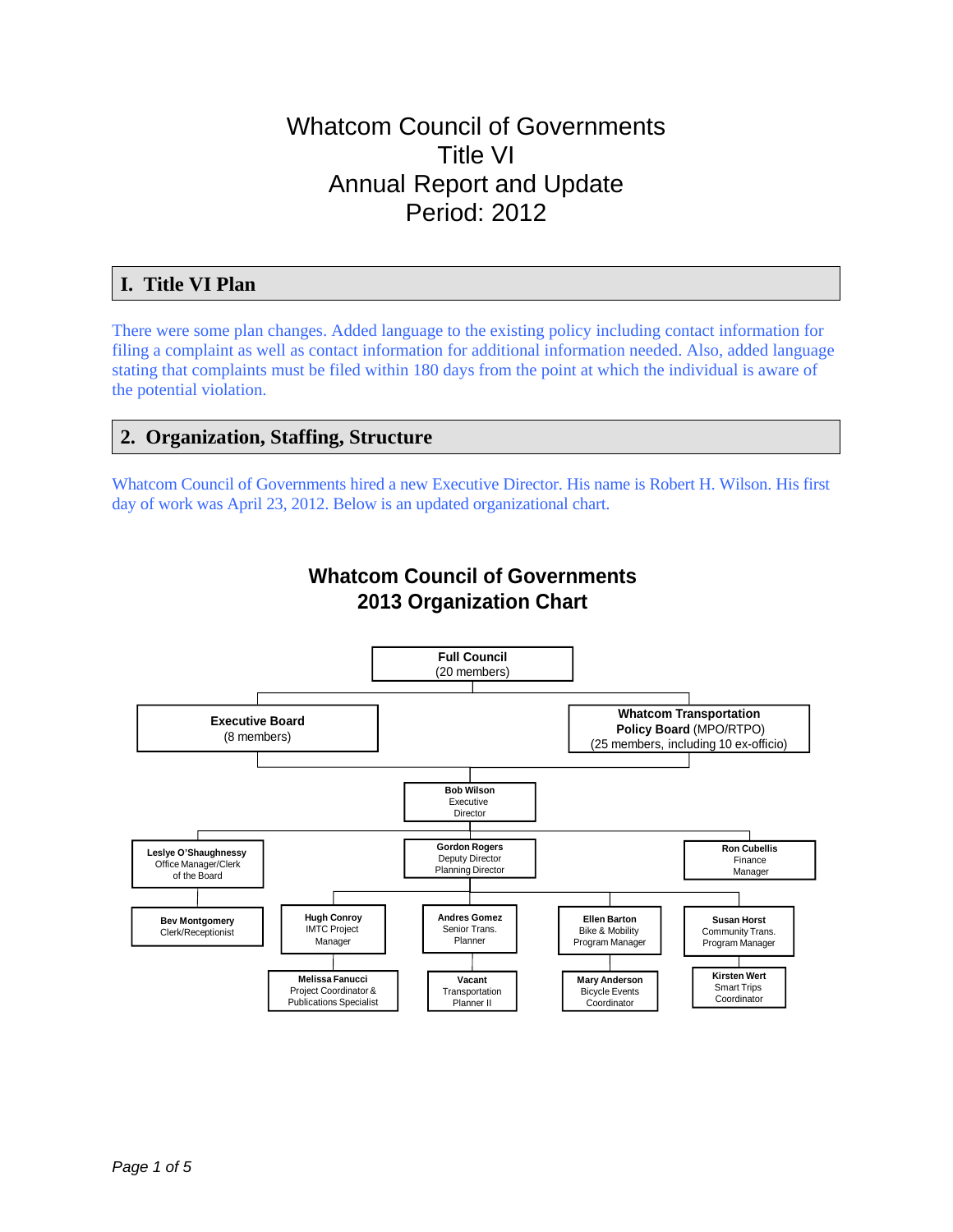## **3. Complaints**

No complaints received.

### **4. Planning: Accomplishment Report and Update**

#### **A. Monitoring and Review Process:**

*Describe the planning activities that are performed by the Regional Council.* 

 WCOG has three committees that are involved in the transportation planning process. Those are the Transportation Technical Advisory Committee (TTAC) Citizen Advisory Committee (CTAG), and the Whatcom Transportation Policy Board (WTPB).

The Transportation Technical Advisory Committee (TTAC) is comprised of technically qualified representatives from Whatcom County, municipalities, tribes, Washington Department of Transportation (WSDOT), Port of Bellingham and the Whatcom Transportation Authority. TTAC meets monthly to discuss regional transportation planning and project funding issues, and make recommendations to the Whatcom Transportation Policy Board (WTPB).

The Community Transportation Advisory Group (CTAG) is a citizen-based committee that meets monthly and advises the WTPB on the community's concerns to help reach a collaborative vision for Whatcom County's transportation system.

The Whatcom Transportation Policy Board (WTPB) is comprised of elected representatives from local governments and other taxing authorities (Whatcom Transportation Authority, Port of Bellingham), Tribal Council Members and the Washington State Department of Transportation. The WTPB consolidated the functions and duties of the previously separate MPO and RTPO Policy Boards. Its primary purpose is to achieve intergovernmental coordination in developing policies and programs of mutual benefit to its member jurisdictions concerning transportation and to identify project funding priorities. It is responsible for developing policy guidance for the region through the Whatcom Transportation Plan.

 *Describe the actions taken to promote Title VI compliance regarding planning activities, including monitoring and review processes, and their outcomes or status.* 

None

#### **B. Studies**

- *Were any studies conducted during the reporting period that provided data relative to minority persons, neighborhoods, income levels, physical environments, and/or travel habits?*
- *If so, what type of assistance was provided to ensure that Title VI considerations were included in planning the studies?*

None

#### **C. Draft TIPs**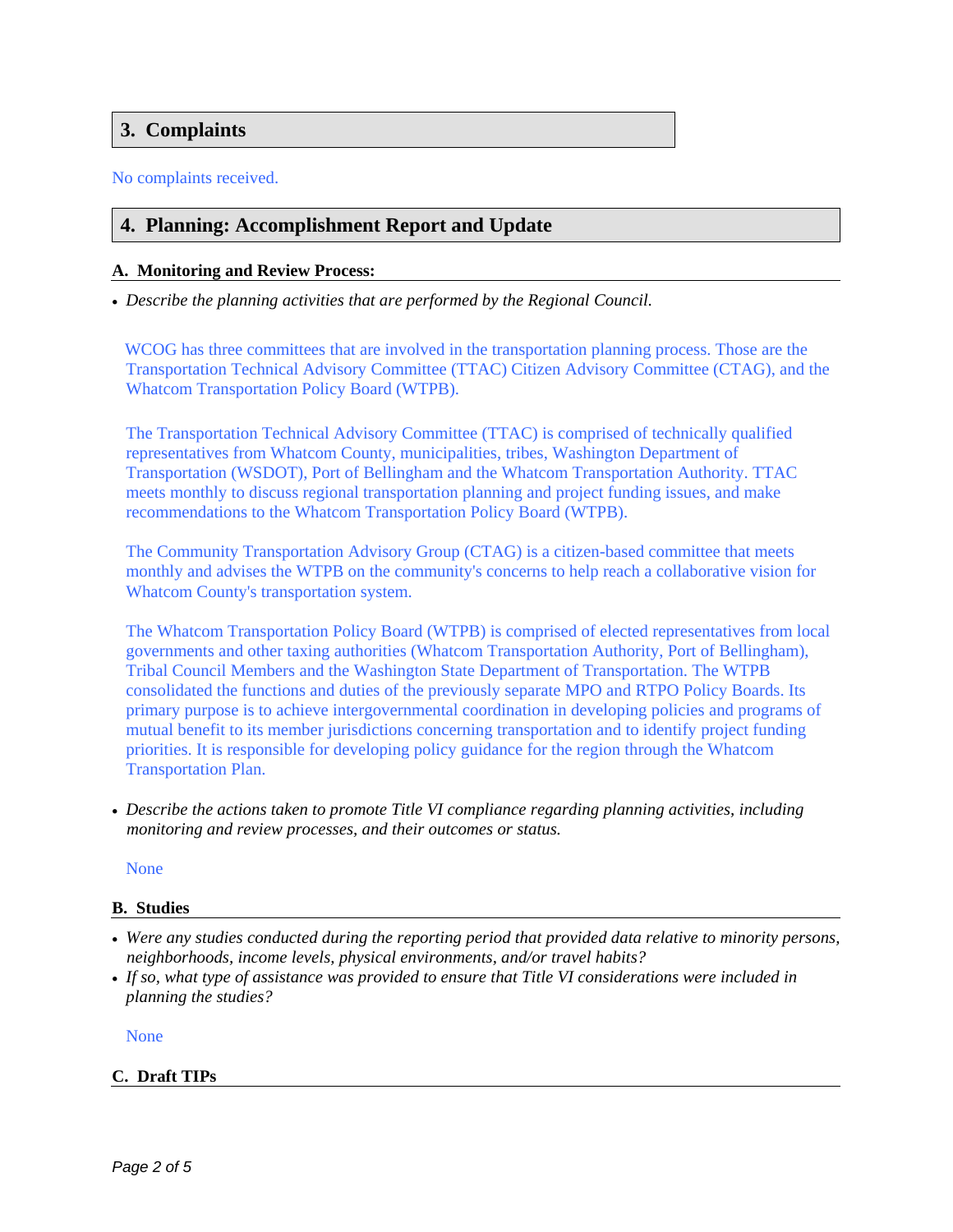A draft Transportation Improvement Program (TIP) was released for public comment during the reporting period. Notification of the draft document was posted on the WCOG website and in the local newspaper of record. Public comments were solicited at one public hearing.

No Title VI related concerns or issues were raised at the public hearing.

#### **D. Other Public Hearings**

Five other public hearings were held during the reporting period. Four were to amend the Transportation Improvement Program and one was to adopt the updated Regional Transportation Plan. Notices of the public hearings were posted in the local newspaper of record.

#### **E. Upcoming Year**

We will start the planning process to update the next Regional Transportation Plan based on the new federal transportation bill (MAP-21) rules due later in the year. In addition, we plan to add a translator tool into the Whatcom Council of Governments website.

### **5. Environmental Affairs: Accomplishment Report and Update**

#### **A. Monitoring and Review Process**

WCOG is not involved in Environmental Affairs.

#### **B. Staff Responsible for Environmental Affairs**

None

#### **C. Environmental Impact Statements (EIS)**

There were no EISs conducted during the reporting period.

#### **D. Upcoming Year**

Nothing planned at this time.

## **6. Consultant Contracts: Accomplishment Report and Update**

#### **A. Monitoring and Review Process**

*Briefly describe the process for issuing RFPs and soliciting consultants.*

WCOG uses the process described in the Washington State Department of Transportation Local Agency Guidelines Chapter 31 (Using Consultants) when issuing RFP and soliciting consultants. Refer to this link for further details: http://www.wsdot.wa.gov/publications/manuals/fulltext/M36- 63/Lag31.pdf

 *Describe the actions taken to promote consultants' compliance with Title VI, including monitoring and review processes, and their outcomes or status. (I.e. are Title VI requirements included in all contracts*